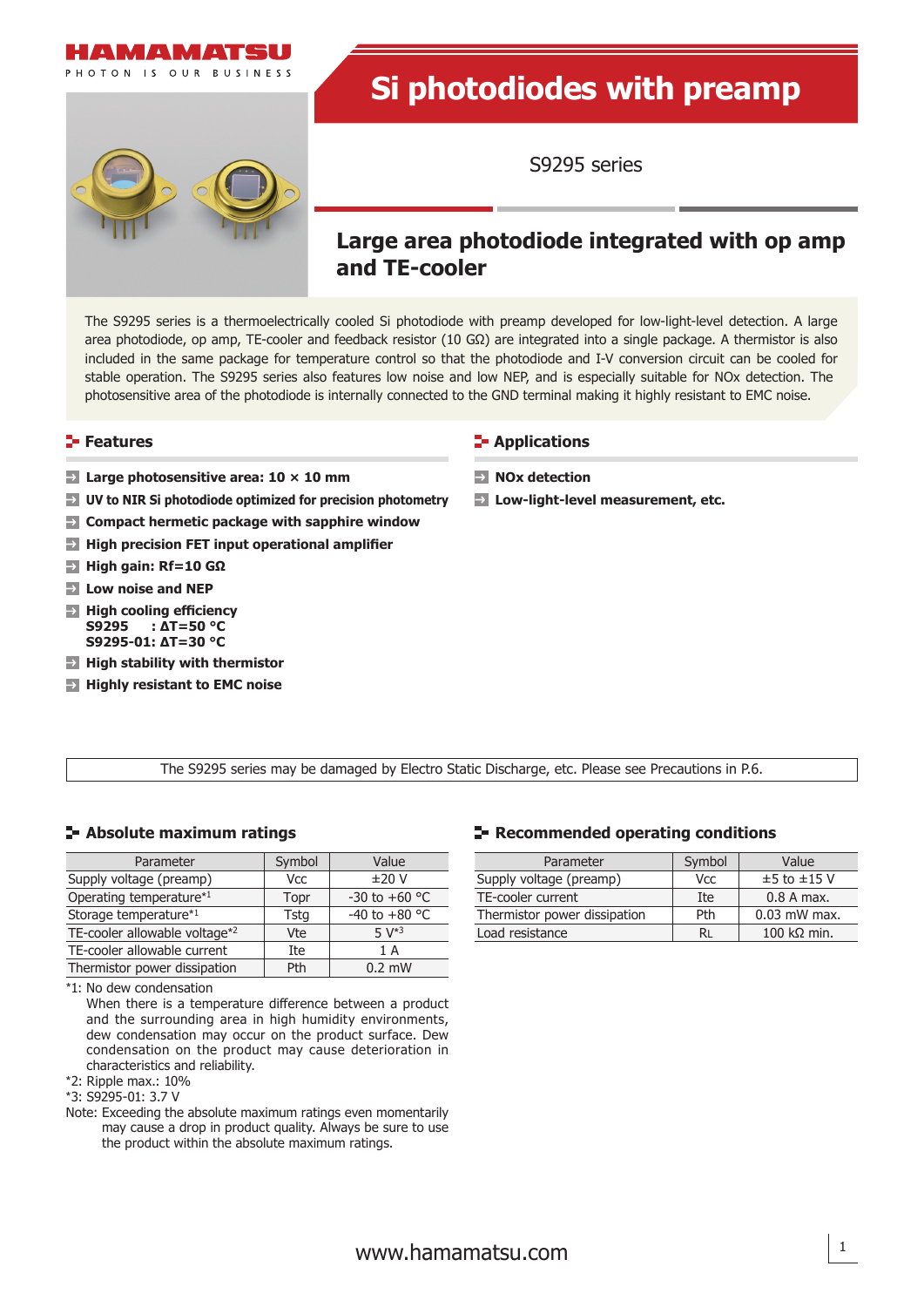#### **Electrical and optical characteristics (Typ. Vcc=±15 V, RL=1 MΩ)**

| Parameter                      | Symbol     | Condition                       | S9295               | S9295-01           | Unit                     |
|--------------------------------|------------|---------------------------------|---------------------|--------------------|--------------------------|
|                                |            |                                 | Td=-25 $^{\circ}$ C | Td=-5 $^{\circ}$ C |                          |
| Spectral response range        |            |                                 | 190 to 1100         |                    | nm                       |
| Peak sensitivity wavelength    | λp         |                                 | 960                 |                    | nm                       |
| Feedback resistance (built-in) | Rf         |                                 | 10                  |                    | GΩ                       |
| Photosensitivity               |            | $\lambda$ =200 nm               | 0.9                 |                    | V/nW                     |
|                                |            | $\lambda = \lambda p$           | 5.1                 |                    |                          |
| Output noise voltage           | Vn         | Dark state, f=10 Hz             | 20                  | 25                 | µV rms/Hz <sup>1/2</sup> |
| Noise equivalent power         | <b>NEP</b> | $\lambda = \lambda p$ , f=10 Hz | 4                   |                    | $fW/Hz^{1/2}$            |
| Output offset voltage          | Vos        | Dark state                      | ±2                  |                    | mV                       |
| Cutoff frequency               | fc         | $-3$ dB                         | 190                 | 180                | <b>Hz</b>                |
| Output voltage swing           | Vo         |                                 | 13                  |                    |                          |
| Supply current                 | Icc        | Dark state                      | 0.3                 |                    | mA                       |
| Thermistor resistance          | <b>Rth</b> |                                 | 86                  | 30                 | $k\Omega$                |





#### **Spectral response Frequency response**



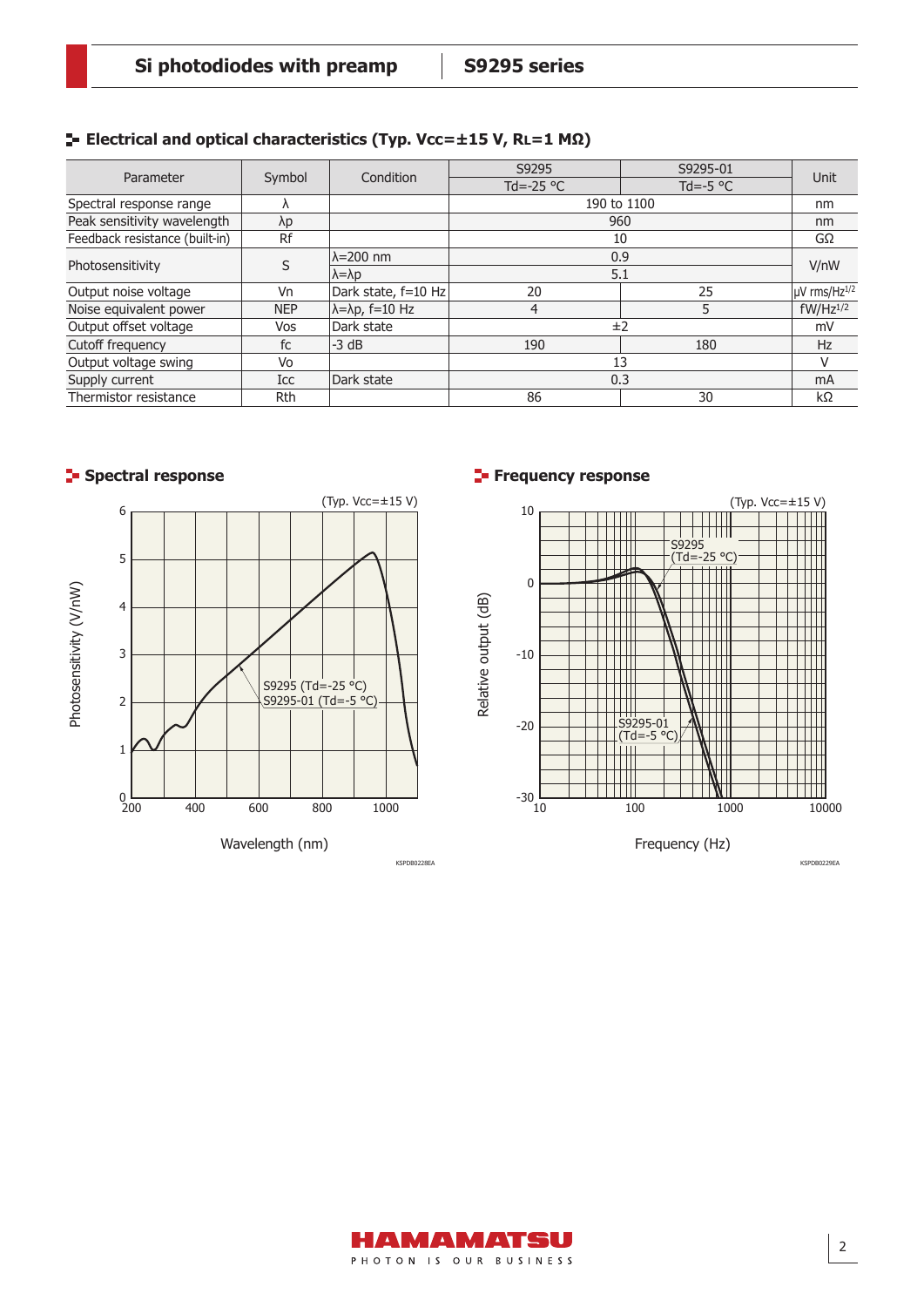#### **F** NEP vs. frequency







#### **E-** Element temperature vs. TE-cooler current





TE-cooler voltage Vte (V)

TE-cooler voltage Vte (V)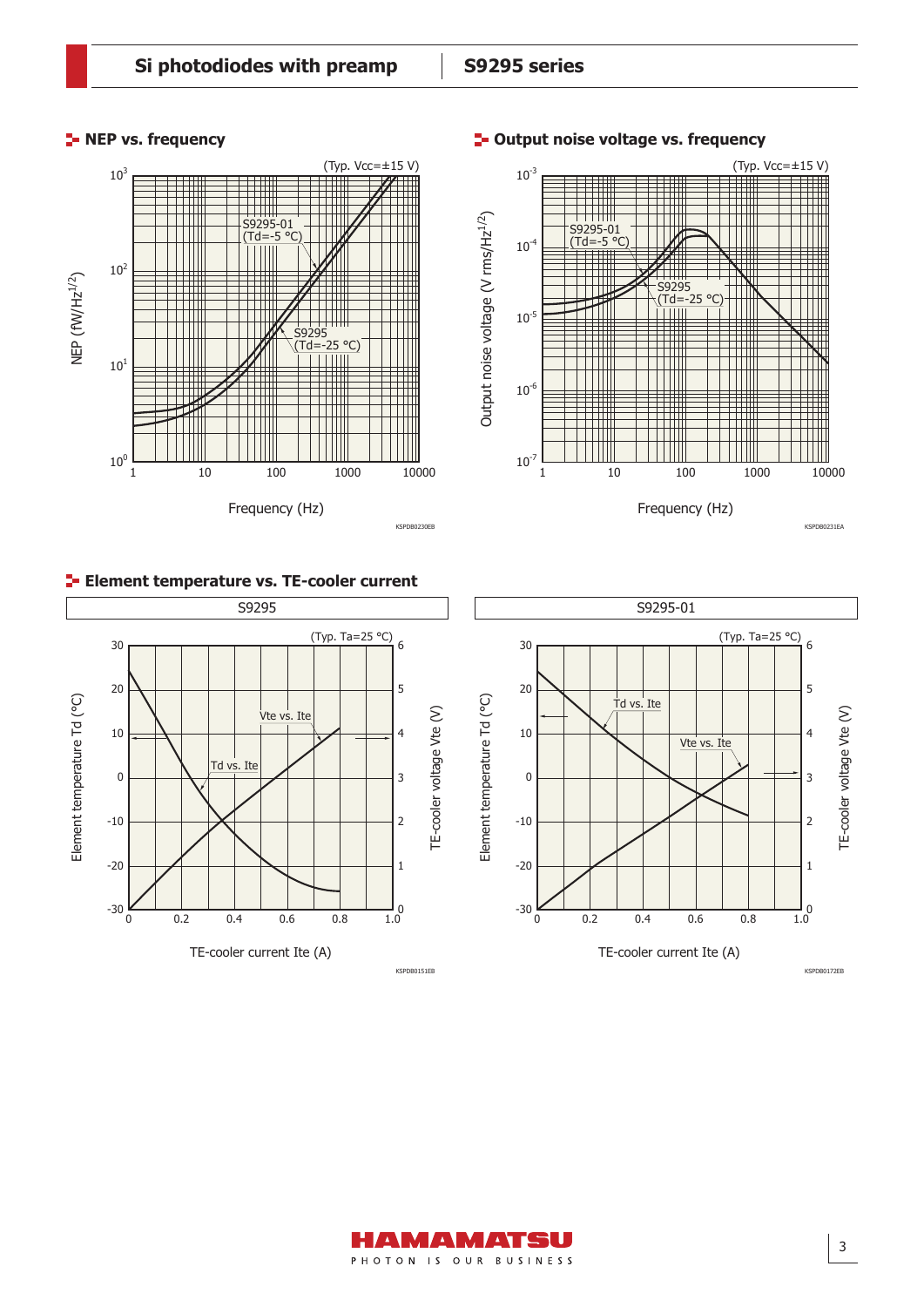#### **External connection**



**Thermistor resistance vs. temperature**

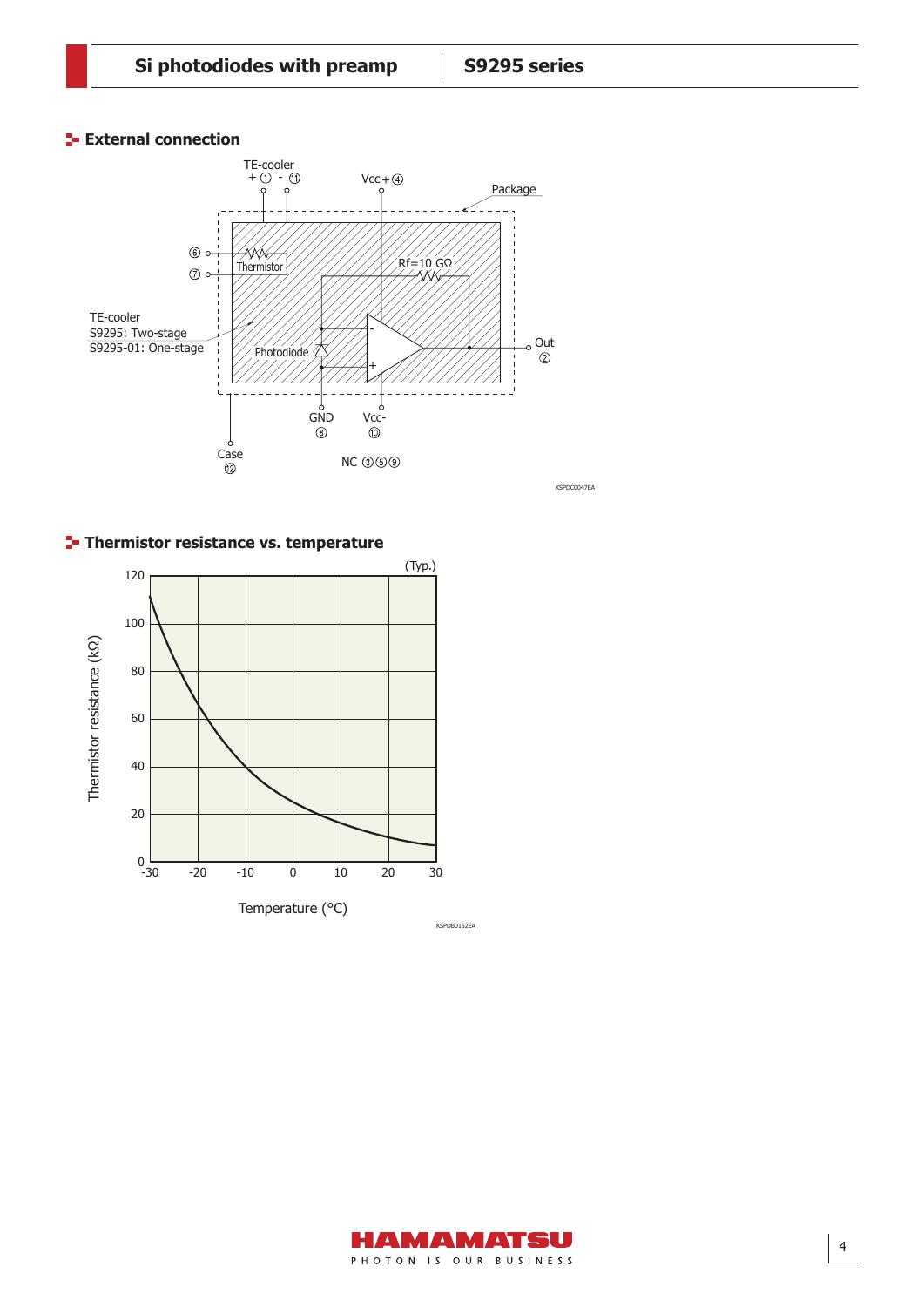$\mathcal{L}(\mathcal{S})=\mathcal{L}(\mathcal{S})=\mathcal{L}(\mathcal{S})=\mathcal{L}(\mathcal{S})=\mathcal{L}(\mathcal{S})=\mathcal{L}(\mathcal{S})=\mathcal{L}(\mathcal{S})=\mathcal{L}(\mathcal{S})=\mathcal{L}(\mathcal{S})=\mathcal{L}(\mathcal{S})=\mathcal{L}(\mathcal{S})=\mathcal{L}(\mathcal{S})=\mathcal{L}(\mathcal{S})=\mathcal{L}(\mathcal{S})=\mathcal{L}(\mathcal{S})=\mathcal{L}(\mathcal{S})=\mathcal{L}(\mathcal{S})=\mathcal{L}(\mathcal{S})=\mathcal{$ 



A tantalum or ceramic capacitor of 0.1 to 10 µF must be connected to the supply voltage leads (pins  $@$  and  $@$ ) as a bypass capacitor used to prevent the device from oscillation.

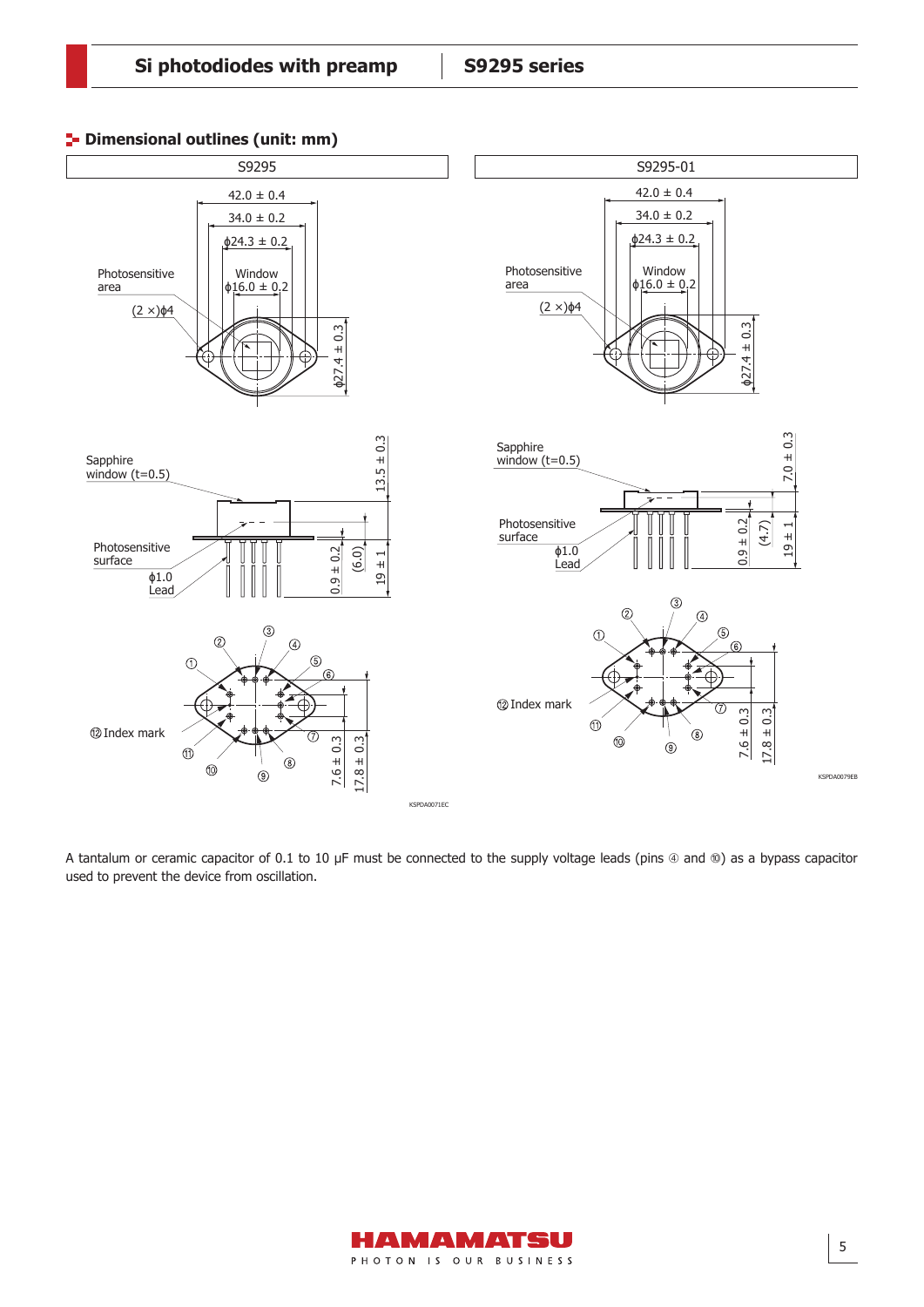#### **Precautions**

#### ESD

The S9295 series may be damaged or their performance may deteriorate by such factors as electro static discharge from the human body, surge voltage from measurement equipment, leakage voltages from soldering irons and packing materials. As a countermeasure against electro static discharge, the device, operator, work place and measuring jigs must all be set at the same potential. The following precautions must be observed during use:

- ∙ To protect the device from electro static discharge which accumulate on the operator or the operator,s clothes, use a wrist strap or similar tools to ground the operator, s body via a high impedance resistor (1 M $\Omega$ ).
- ∙ A semiconductive sheet (1 MΩ to 10 MΩ) should be laid on both the work table and the floor in the work area.
- ∙ When soldering, use an electrically grounded soldering iron with an isolation resistance of more than 10 MΩ.
- ∙ For containers and packing, use of a conductive material or aluminum foil is effective. When using an antistatic material, use one with a resistance of 0.1 MΩ/cm<sup>2</sup> to 1 GΩ/cm<sup>2</sup>.

#### ■ Strength

- ∙ Thermoelectrically-cooler devices may be damaged if subjected to shock, for example drop impact. Take sufficient care when handling these devices.
- $\blacksquare$  Lead forming
- ∙ When forming the leads, take care not to apply excessive force to the lead sealing glass. Excessive force may impair the hermetic sealing, possibly degrading the cooling capacity. To form the leads, hold the roots of the leads securely with a pair of pliers and bend them.
- $H$ eatsink
- ∙ Use a heatsink with thermal resistance less than 1.3 °C/W. Apply thermal grease between the heatsink and detector package, and then fasten them with the screws. Be careful not to give any excessive force or mechanical stress to the detector package at this point.
- Wiring
- ∙ Be careful not to misconnect the plus and minus leads of the thermoelectric cooler or preamplifier. Supplying a voltage or current while these connections are reversed may damage the device.
- ∙ The feedback resistor integrated into S9295 series is high so it is susceptible to external noise. Always ground the case terminal when using S9295.
- Against UV light exposure
- ∙ When UV light irradiation is applied, the product characteristics may degrade. Such examples include degradation of the product's UV sensitivity and increase in dark current. This phenomenon varies depending on the irradiation level, irradiation intensity, usage time, and ambient environment and also varies depending on the product model. Before employing the product, we recommend that you check the tolerance under the ultraviolet light environment that the product will be used in.
- ∙ Exposure to UV light may cause the characteristics to degrade due to gas released from the resin bonding the product's component materials. As such, we recommend that you avoid applying UV light directly on the resin and apply it on only the inside of the photosensitive area by using an aperture or the like.